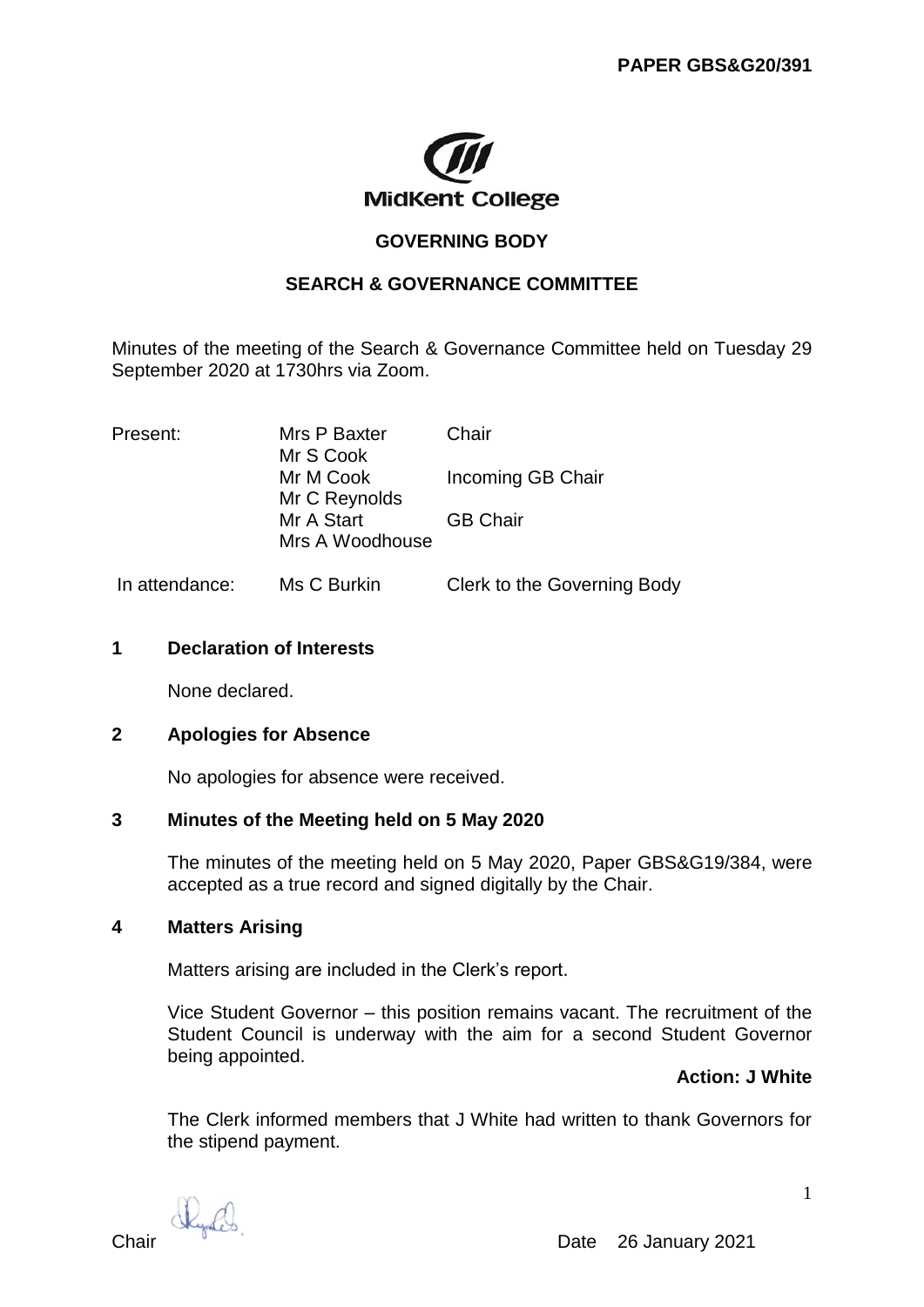# **5 Clerk's Update**

Members discussed Paper GBS&G20/385 and supporting papers. They noted the following outstanding matters and update to table:

|                 | Item from the last<br>meeting                                                 | <b>Action</b>                                                                                                                                                                                                                | <b>Complete</b>                                                                                                 |
|-----------------|-------------------------------------------------------------------------------|------------------------------------------------------------------------------------------------------------------------------------------------------------------------------------------------------------------------------|-----------------------------------------------------------------------------------------------------------------|
| 1               | <b>Mandatory training log</b><br>to be maintained and<br>reminders sent.      | Clerk continues to send reminders to<br>Governors who have not completed<br>the training.                                                                                                                                    | <b>Ongoing</b>                                                                                                  |
| $\overline{2}$  | <b>Charities Commission</b><br>- permission to<br>remunerate the<br>Chairman. | The Chairman has written to CC for<br>permission and is expecting a reply<br>in May.                                                                                                                                         | <b>Clerk to action. A Start to</b><br>continue the process for<br><b>remunerating the MKCTS</b><br><b>Chair</b> |
| 3               | Vacancies-<br>Chairmanship                                                    | Exec<br>Search<br>company<br>to<br>be<br>deployed                                                                                                                                                                            | <b>Complete</b>                                                                                                 |
| $\overline{4}$  | <b>Specialist Governors</b><br>Finance                                        | Governor recruitment continues in<br>this area. A Specialist organisation<br>could be considered if required.                                                                                                                | <b>Complete</b>                                                                                                 |
| 5               | <b>Governance Audit:</b><br>Re-appointment form                               | Review to include formal approval by<br>the GB and S&G justification as<br>recommended by Internal Auditors.                                                                                                                 | <b>Complete</b>                                                                                                 |
| $6\phantom{1}6$ | Committee<br>membership                                                       | Chairs to consider new Governors for<br>Committees.                                                                                                                                                                          | <b>Complete</b>                                                                                                 |
| $\overline{7}$  | Recruitment                                                                   | This continues and two applicants<br>are being interviewed.                                                                                                                                                                  | <b>Complete</b>                                                                                                 |
| 8               | <b>Executive Search</b><br>Company - Chair                                    | Peridot Partner - It was agreed they<br>should also speak to each of the<br><b>Committee Chairs, MKCTS</b><br>Chairman and Exec Members to get<br>a fuller understanding of the whole<br>Group.                              | <b>Complete</b>                                                                                                 |
| $\overline{9}$  | <b>Student Governor</b><br>Update                                             | Members agreed that this stipend<br>should be recommended to GB in<br>line with previous practice.<br>Members asked that evidence is<br>gained from the Mentor and QTL<br>Committee Chairman regarding his<br>contributions. | <b>Complete</b>                                                                                                 |
| 10              | <b>Phase 3 Recruitment</b>                                                    | The panel agreed they would<br>recommend to the Governing Body                                                                                                                                                               | <b>Complete</b>                                                                                                 |

Chair Rydd,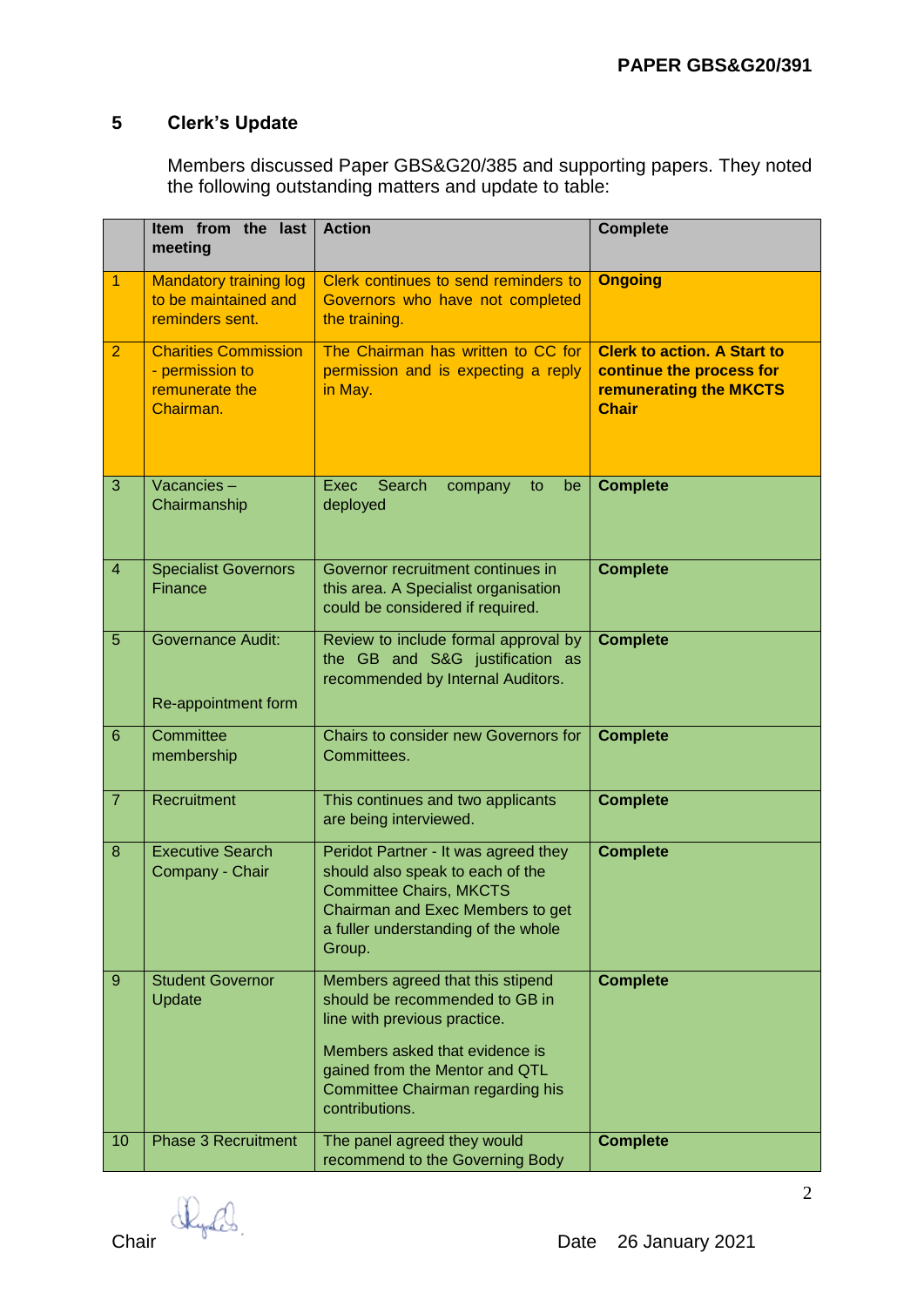|    |                                                                            | that N Swain is co-opted onto the<br><b>F&amp;GP Committee</b><br>Peridot Partners will be asked to<br>search for two qualified finance<br>Governors.                                                                                                                                                        |                                                 |
|----|----------------------------------------------------------------------------|--------------------------------------------------------------------------------------------------------------------------------------------------------------------------------------------------------------------------------------------------------------------------------------------------------------|-------------------------------------------------|
| 11 | Committee<br>Membership                                                    | R&A Committee - Babs Jossi and<br><b>James Williams</b><br><b>QTL Committee - Marie Woolston</b><br>S&G Committee - Angela<br>Woodhouse<br>S&G Chairman - Andy Start from<br>December 2020<br>F&GP Committee - Nikki Swain (Co-<br>opted)<br><b>Remuneration Committee - F&amp;GP</b><br>Chairman (C Reeves) | <b>Complete</b>                                 |
| 12 | <b>Annual Update</b>                                                       | <b>Equal Opportunities form - Advice</b><br>sought from the College's Information<br><b>Security Team and HR.</b>                                                                                                                                                                                            | Clerk to pursue and AW to<br>assist if required |
| 13 | Committee<br><b>Governance Self-</b><br>assessment and<br>Improvement plan | Amendments made and<br>recommended to Governing Body for<br>approval.                                                                                                                                                                                                                                        | <b>Complete</b>                                 |
| 14 | <b>Confidential Minutes</b><br>Review.                                     | It was agreed that the two set of<br>minutes regarding Closed Sessions<br>with Auditors, paper GBS&G19/377<br>& 378, would be disclosed and<br>published on the College website.                                                                                                                             | <b>Complete</b>                                 |
| 15 | <b>Mandatory Training</b><br>Log.                                          | Members noted that some of the<br>training is out of date and individuals<br>will be contacted to update.                                                                                                                                                                                                    | Complete but the training is<br>ongoing         |
| 16 | GIV visits.                                                                | Members agreed that Governors can<br>remain in touch with the College<br>even during closure and encouraged<br>Link Governors to contact and speak<br>to their respective areas.                                                                                                                             | <b>Complete</b>                                 |

## **6 Search Issues**

# 6.1 Recruitment Update

Members noted the recent recruitment process and the appointment of two new Finance Governors. They considered the current size and membership of the Board along with other possible candidates and decided to hold all

Chair Chair Chair Date 26 January 2021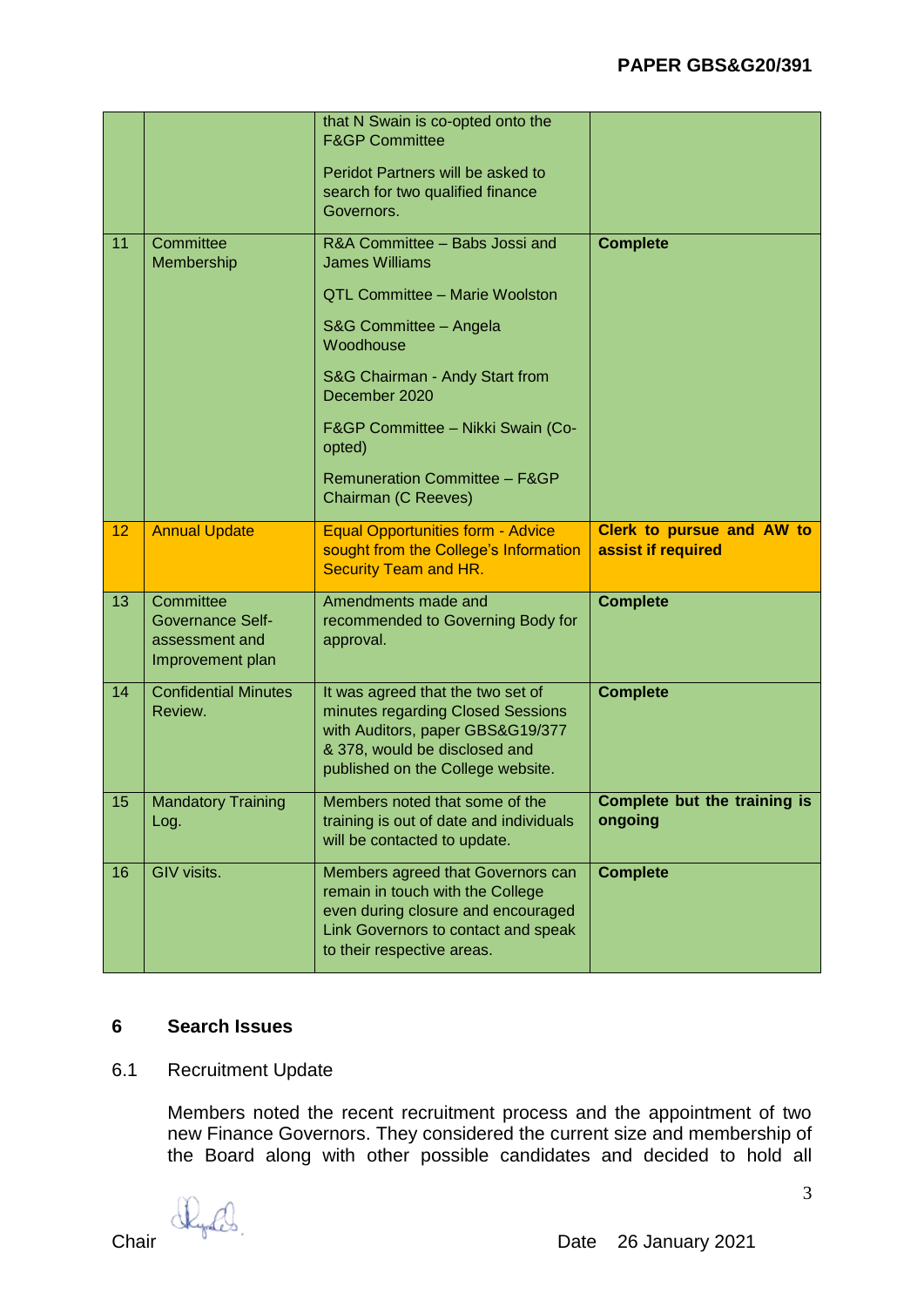recruitment until the new Governors and Chair have settled in. The Membership with responsibilities Paper GBS&G20/387, was referred to when considering the composition of the Board. Members noted the need for a balance of time rich Governors but also those who represent the demographic of the College and local area. They are mindful of the diversity of the Board and aim to address the balance in any future recruitment. They also noted that diversity and representation could be achieved in other ways with local panels and not always with Governor recruitment. It was noted that the gender balance of the Board is now good. Members agreed to re-visit the Board membership at the next meeting.

## **Action: Next Meeting Jan 2021**

Members noted the upcoming vacancies and concerns regarding losing historical knowledge. They noted that under exceptional circumstances a third term can be recommended to the Board. They agree the Skills Audit form, paper GBS&G20/386 needs to be reviewed in line with the required skills, to be agreed.

## **Action: Committee**

## 6.2 Committee Items

F&GP Committee – members noted that new Governor, Alison Currie will take over as F&GP Chair following a handover period with C Reeves which they will arrange at their convenience.

Members discussed the remaining Committee members and new Governors. They agreed to ask Ade Orhiere to either join the F&GP or R&A Committee, to ensure her skill set matches the remit of the Committee or enable her to add most value. The offer of speaking to both Chairs of the Committees will be made to assist her decision.

## **Action: M Cook**

Members debated the statutory requirement of financial expertise on the Board and requested clarification.

## **Action: Clerk**

Members discussed the Committee membership of the new Chair of Governors and he agreed to decide in due course.

## **Action: M Cook**

At this point members also discussed the end of term for C Reeves and agreed they would recommend a second term to the Governing Body. It was noted that C Reeves had indicated he would accept a second term if he was able to reduce some responsibilities due to his work commitments. The following was suggested: Link Governor role on Apprenticeships to be taken on by C Richardson as this is an area of her expertise and interest; step down from F&GP Committee but remain on R&A Committee. It was agreed this would be taken forward in his evaluation meeting with A Start and thereafter the appropriate recommendation form be completed.

Shyde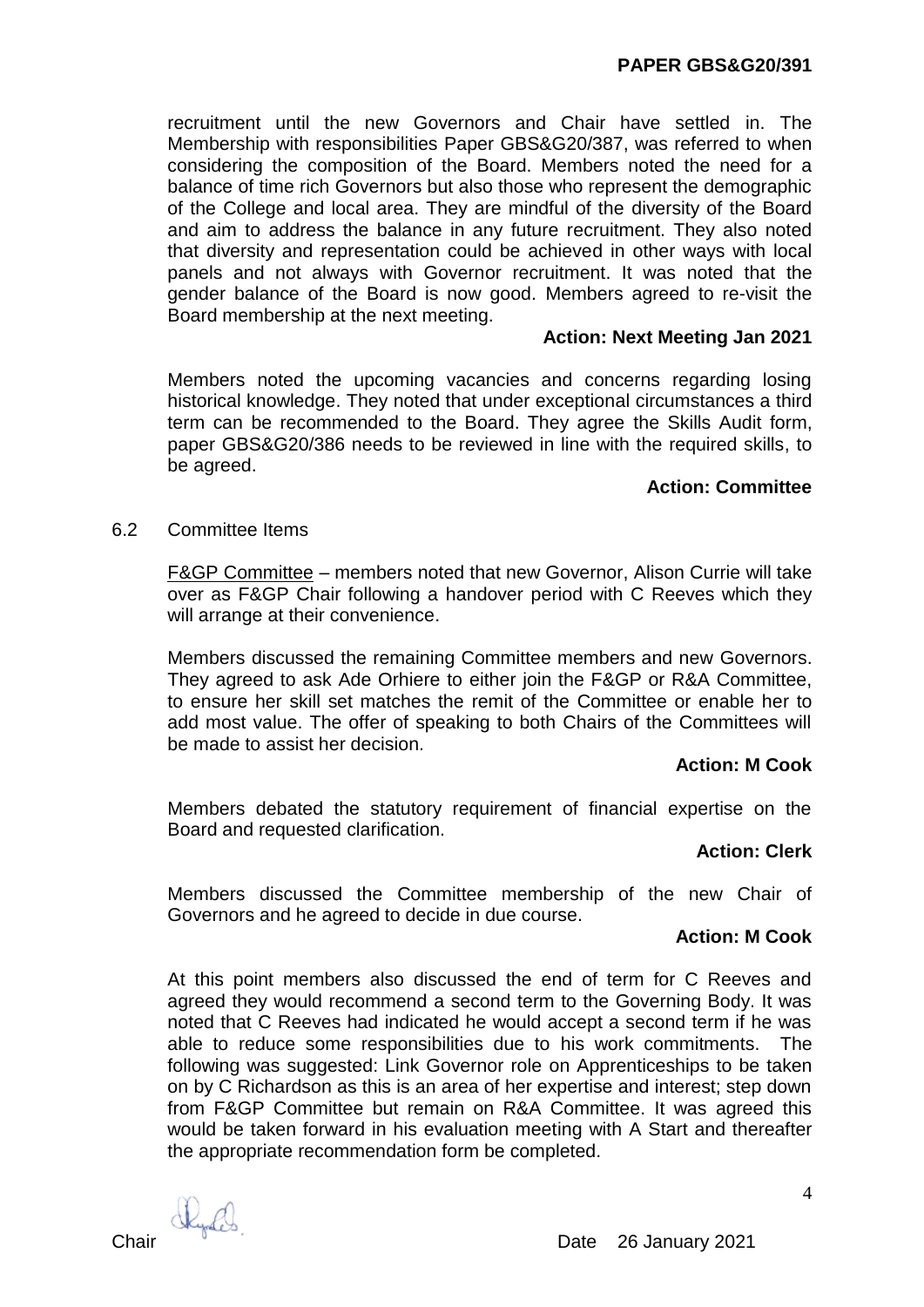# **Action: A Start/Clerk**

S&G Committee Chair – although it had been suggested that A Start took over the Chair of S&G this is not feasible due to work commitments. Members felt the new Committee member may be able to step into this role in the future. It was agreed that C Reynolds would take on the Chair of S&G in the interim and mentor the new Governor in this role.

#### **Action: C Reynolds/A Woodhouse**

6.3 Attendance 2019/20

Members reviewed the attendance figures for 2019/20 and no concerns were raised.

| <b>Committee</b> | <b>Attendance % 2019/20</b> | <b>Attendance % 2018/19</b> |
|------------------|-----------------------------|-----------------------------|
| Governing Body   | 82%                         | 83%                         |
| F&GP             | 90%                         | 73%                         |
| QTL              | 89%                         | 83%                         |
| R&A              | 100%                        | 100%                        |
| <b>S&amp;G</b>   | 86%                         | 72%                         |

Members noted that MKC Governing Body attendance is in line with the average for the sector compared to an annual survey conducted by the Clerks' Network which showed the average attendance of 82 Colleges = 83.77%.

6.4 Link Governors/Governors with special responsibilities - Paper GBS&G20/388.

Members reviewed the current Link Governors and noted that several areas of provision do not have a Link. However, they agreed that the areas of concern in the College do have a Link Governor and the others areas are covered by the Governor visits. Therefore, there was not urgency at this time. It was agreed that this is an important scheme and will be reviewed at the next meeting.

## **Action: Next meeting Jan 2021**

As previously suggested, C Richardson will be invited to take over the Link with the Apprenticeship area.

#### **Action: P Baxter**

It was noted that M Cook will take over the Link from P Baxter and introductions will be made before December 2020.

**Action: P Baxter/M Cook**

Chair Date 26 January 2021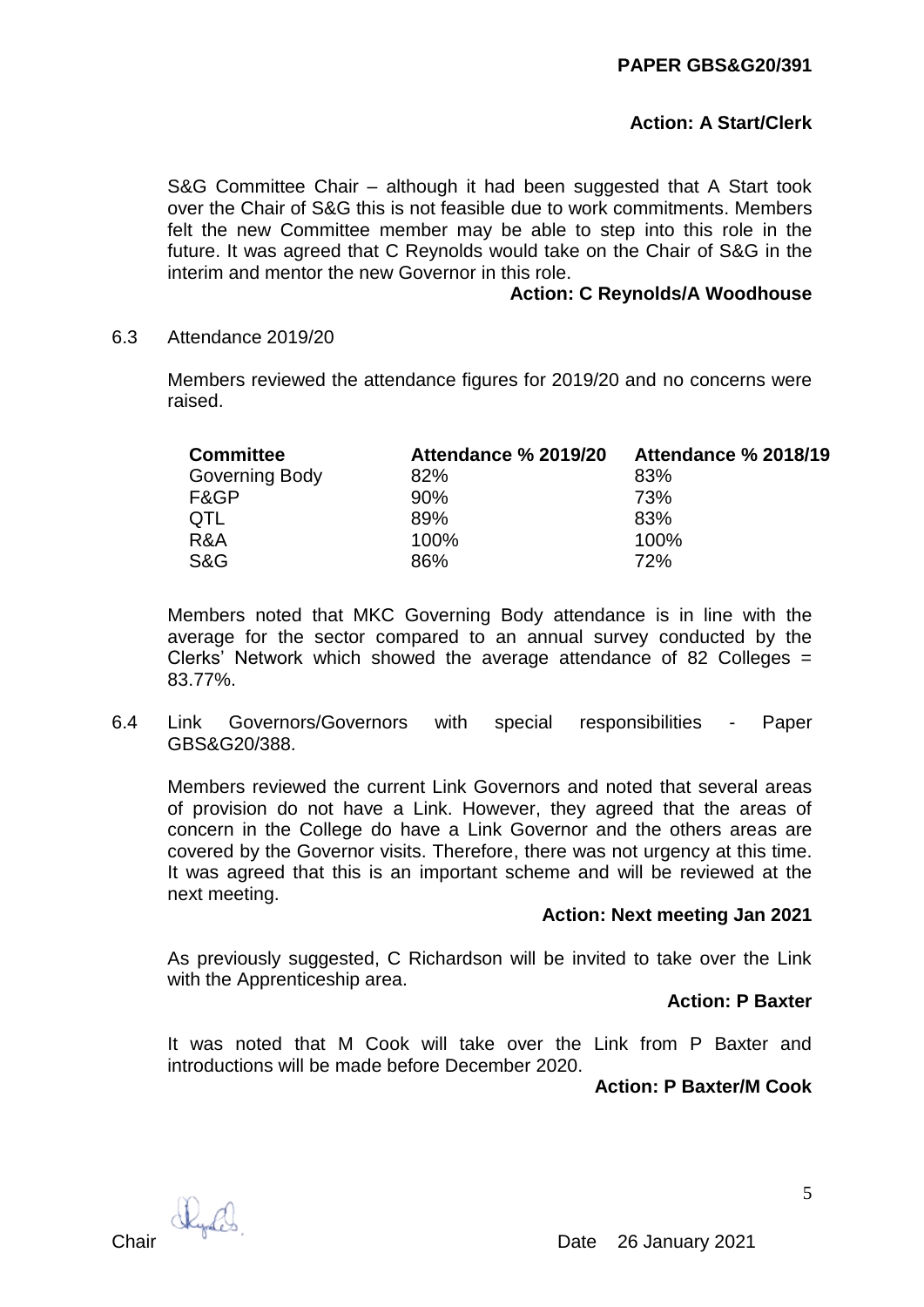It was suggested and agreed, that the areas of provision that do not have a current Link Governor, would be circulated to all Governors to ask if they have any particular interest in an area and would like to become a Link.

**Action: Clerk**

E&D Governor - although there is currently no Governor with special responsibilities for this area, all statuary requirements are being met through other Committees. It was agreed this will be revisited once new members have settled onto the Board.

## **Action: BF Jan 2021**

Safeguarding Governor - M Woolston has agreed to take on this role and P Baxter has organised a handover and introduction to colleagues at the College.

6.5 Upcoming Vacancies

Members noted the vacancies:

- o Pim Baxter December 2020
- $\circ$  Andy Start December 2021 M Cook and A Start to discuss this confidentially at their 1:1 meeting to agree finishing date. **(Action)**
- $\circ$  Chris Reeves March 2021 = A Start to discuss a second term at the evaluation meeting on 30 September 2020.
- $\circ$  Michael Blanning December 2021 MC to consider way forward with M Blanning. **(Action)**
- 6.6 Skills Audit members agreed the process of recording skills needs to be reviewed.

## **Action: Committee**

#### **7 Governance Issues**

7.1 Terms of Reference Review – paper GBS&G20/389 – Members noted further review may be required in year but considered and agreed the proposed amendments for recommendation to the Governing Body.

#### **Action: P Baxter**

7.2 Third Year Evaluation – paper GBS&G20/390 - Chris Reeves evaluation meeting is scheduled for 30 September 2020 with A Start. The outcome and document will be reviewed at the next meeting.

## **Action: Next Meeting**

## **8 College Risk Register**

Chair Date 26 January 2021